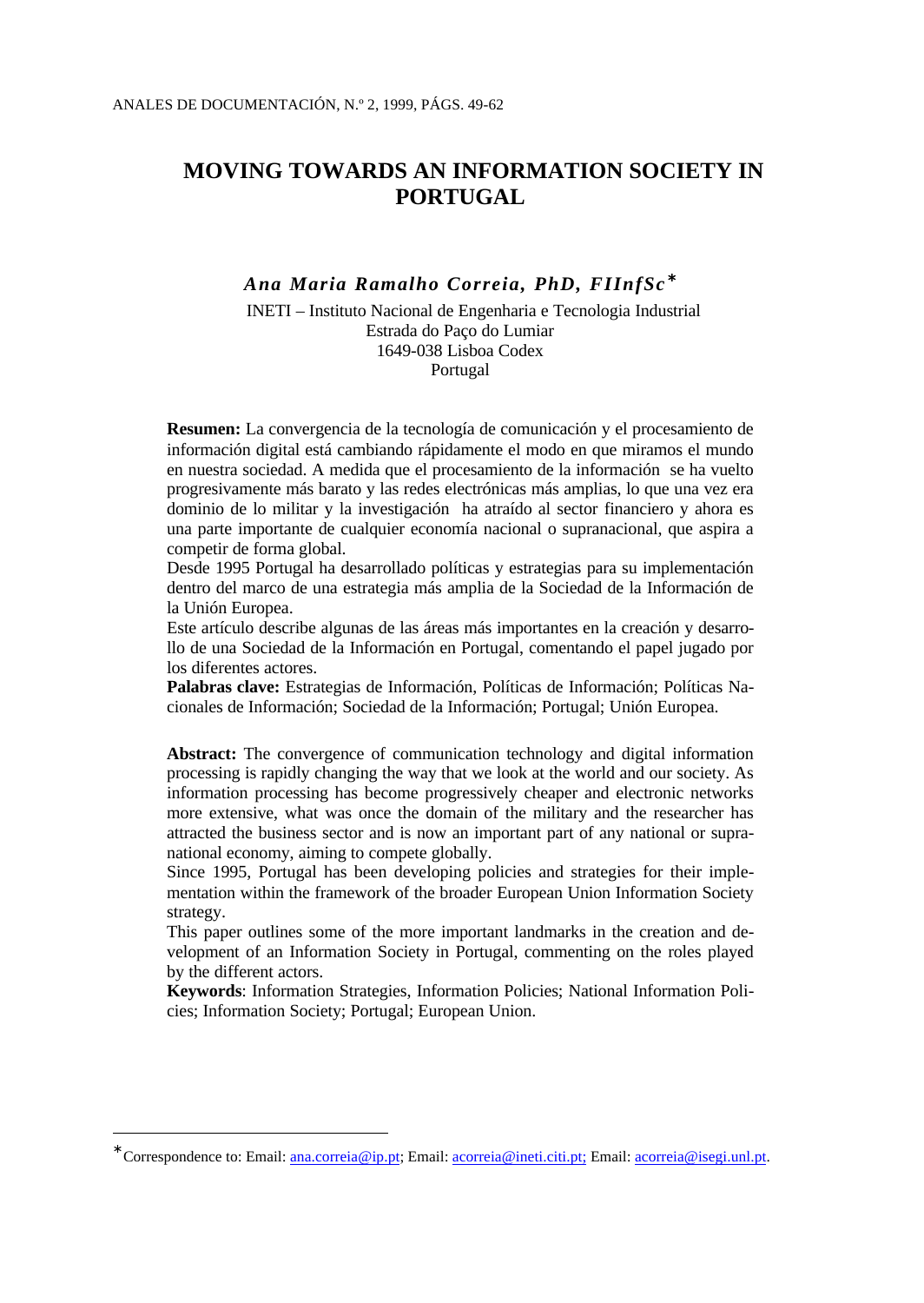## **1. INTRODUCTION**

The development of information superhighways has enormous impact on individuals, organisations and Nation-States and is responsible for significant changes in our economies and social behaviour patterns. Information is now recognised as a key resource in the economy and the convergence of telecommunications with digital information processing is capable of providing an infrastructure, which improves economic performance, quality of life, and the preservation of cultural heritage.

Governments all over the world are seeking the most appropriate responses to this situation, responses that will bring maximum advantage for their Nation-States by the introduction of Information Policies and Strategies, which will shape the development of their Information Societies.

The Portuguese response was to draft a "Green Paper on the Information Society"<sup>1</sup> intended for the widest possible discussion. The draft Green Paper took advantage of the new technologies by being announced on the Web, this gave it wide dissemination and facilitated open discussion on an Internet Forum. This account traces the landmark actions and activities, which followed.

## **2. POLICIES, PLAN AND STRATEGIES**

With the declaration of the USA National Information Infrastructure Initiative  $(1993)^2$ countries all around the world began to outline their own Information Strategies, visions of the Information Societies they intended to build as a result of Information and Communication Technologies (ICT) advances, according to perceived national interests.

The European Commission, through the Delors White Paper (December 1993), outlined its own strategy, and emphasised its significance, in terms of future European growth and competitiveness<sup>3</sup>. To implement this strategy, a Task Force was created whose work culminated in the Bangemann report (May 1994)<sup>4</sup>. The Council of Ministers which met in Corfu (June1994), approved the Bangemann Report and invited the Commission to prepare an Action Plan This was later published (July 94) as, "Europe's way to the Information

l

<sup>1</sup> Portugal. Ministério da Ciência e Tecnologia. Missão para a Sociedade de Informação. *Livro Verde para a Sociedade da Informação em Portugal*. Lisboa: Missão para a Sociedade da Informação, 1997. (Versão aprovada em Conselho de Ministros de 17 de Abril de 1997). URL: http://www.missao-si.mct.pt/livroverde/livrofin.htm [Accessed: 3 December 1998].

United States. *United States National Information Infrastructure Virtual Library*. URL: http://nii.nist.gov. [Accessed: 3 December 1998]. United States. Department of Commerce. The President's Information Infrastructure Task Force. *The National Information Infrastructure: an Agenda for Action*, September 1993. URL: http://sunsite.unc.edu/nii/NII-Agenda-for-Action.html [Accessed: 3 December 1998].

<sup>3</sup> Commission of the EC. *White Paper on Growth, Competitiveness and Employment: The challenges and ways forward into the 21st century*. COM(93) 700 final, Brussels, 5 December 1993.

URL: http://www.ispo.cec.be/infosoc/backg/whitpaper/top.html [Accessed: 3 December 1998].

<sup>4</sup> BANGEMANN, Martin, *et al*. *A Europa e a Sociedade global de informação*: *recomendações ao Conselho Europeu*. Bruxelas: Comissão Europeia, 26 Maio 1994.

URL: http://www.ispo.cec.be/infosoc/backg/bangeman.html [Accessed: 3 December 1998].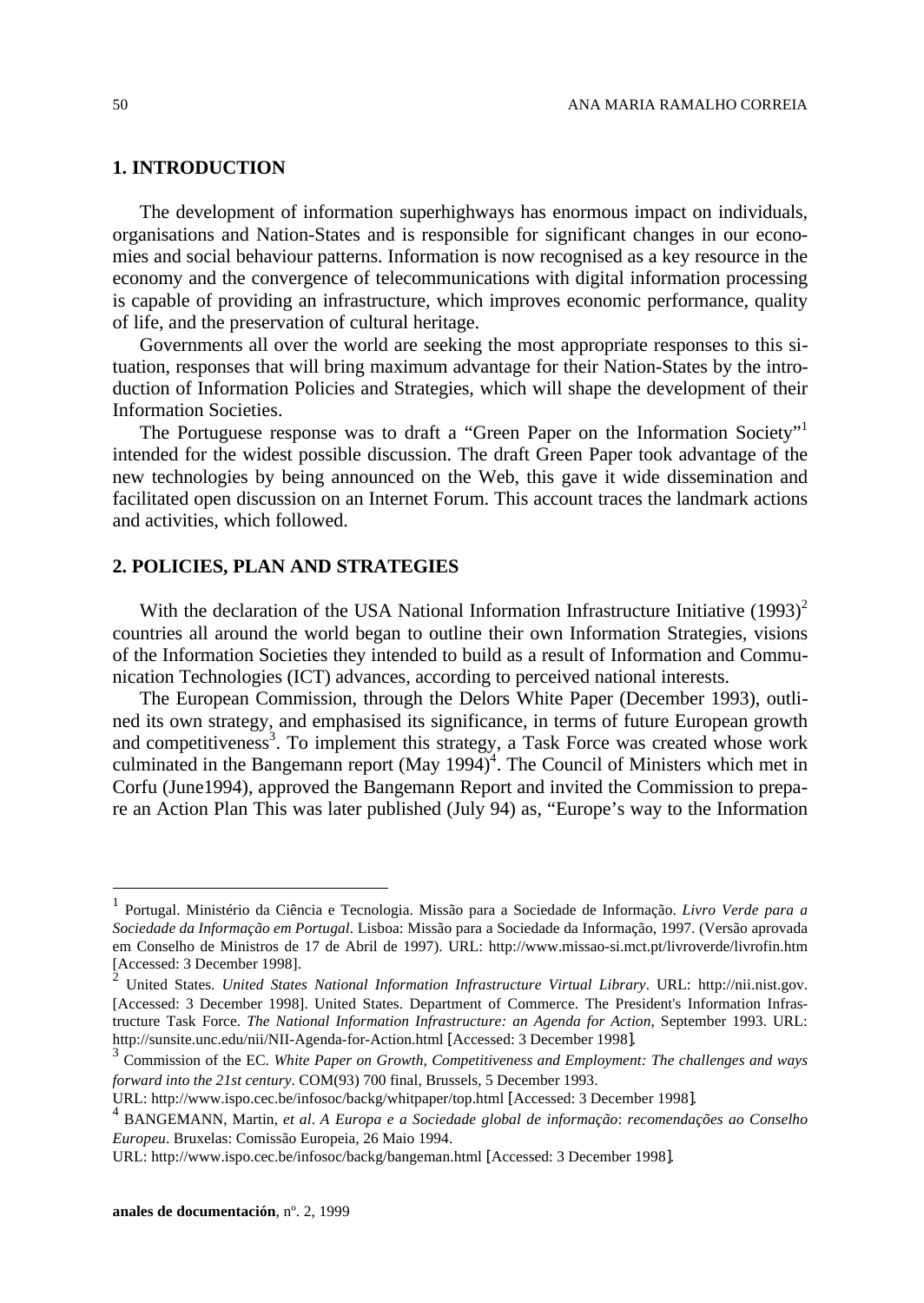Society"<sup>5</sup> and recommended each Member State to appoint a Minister to co-ordinate all political, financial and regulatory aspects, concerned with the development of an Information Society. In the case of Portugal, the Government, elected in 1995, charged the Minister of Science and Technology with this responsibility.

The Action Plan<sup>5</sup> was approved by the European Council for the Information Society, on 28th September 1994 and the Commission began to implement it.

Taking account of the progress made and the dynamic nature of Information Society development, the Communication entitled "Information Society: from Corfu to Dublin – the emerging priorities"<sup>6</sup>, published in July 1996, announced an updated and revised Action Plan to launch a second phase of the EU Information Society Strategy. This revised Action Plan was published as "Europe at the forefront of the Global Information Society: Rolling Action Plan"<sup>7</sup> and has as its main policy objectives:

- Improving the business environment.... Ensuring that the necessary conditions are met for the introduction of Electronic Commerce (e.g. copyright, data protection, digital signature...);
- Investing in the future... starts in the classroom... and emphasis must be placed on Life-Long Learning…;
- People at the Centre…a significant number of new employment opportunities will result from developments in services and content sectors…;
- Setting Global rules… an essential element of the Information Society.

## **2.1 The Portuguese approach**

Until the present Government was elected, in 1995, information management issues were only implicit in Governmental Policies and Programmes. There are now several references to the Information Society in the Government's programme<sup>8</sup>. Within this Programme, there is a clear commitment to the "creation of an Information Society in Portugal" [p. 26-(61)]. So, the Portuguese initiative for the creation of an Information Society is firmly grounded in the Programme of the  $13<sup>th</sup>$  Constitutional Government<sup>8</sup>, which outlined the Government's intentions for the period 1995-1999.

Each year the Government announces its Planning Options for the following year. The Planning Options for 1996<sup>9</sup>, the first produced by this Government, announced their plans

 5 European Commission. *Europe's way to the Information Society: An Action Plan*. COM(94) 347 final, Brussels, 19 July 1994. URL: http://www.ispo.cec.be/infosoc/backg/action.html [Accessed: 3 December 1998].

<sup>6</sup> Commission of the EC. *The Information Society: from Corfu to Dublin: the new emerging priorities*. COM(96) 395 final. Brussels, 24 July 1996. Communication from the Commission to the Council, to the European Parliament, to the Economic and Social Committee and to the Committee of the Regions.

URL: http://www.ispo.cec.be/infosoc/legreg/docs/corfudub.html [Accessed: 3 December 1998]. 7

Commission of the EC. *Europe and the Forefront of the Global Information Society: Rolling Action Plan.* Communication from the European Commission to the Council, the European Parliament, the Economic and Social Committee and the Committee of the Regions, 27 November 1996, updated and revised in 31st July 1997. URL: http://www.ispo.cec.be/infosoc/legreg/RollToc.html [Accessed: 3 December 1998].

<sup>8</sup> Portugal. Assembleia da República. Programa do XIII Governo Constitucional: Texto do Programa. *Diário da Assembleia da República*, II Série-A, no. 2, 8 Novembro 1995, 26(2)-26(64).

<sup>9</sup> Portugal. Assembleia da República. Lei no. 10-A/96: Aprova as Grandes Opções do Plano para 1996. *Diário da República*, I Série-A, no. 71/96, 23 de Março de 1996, p. 584-(2).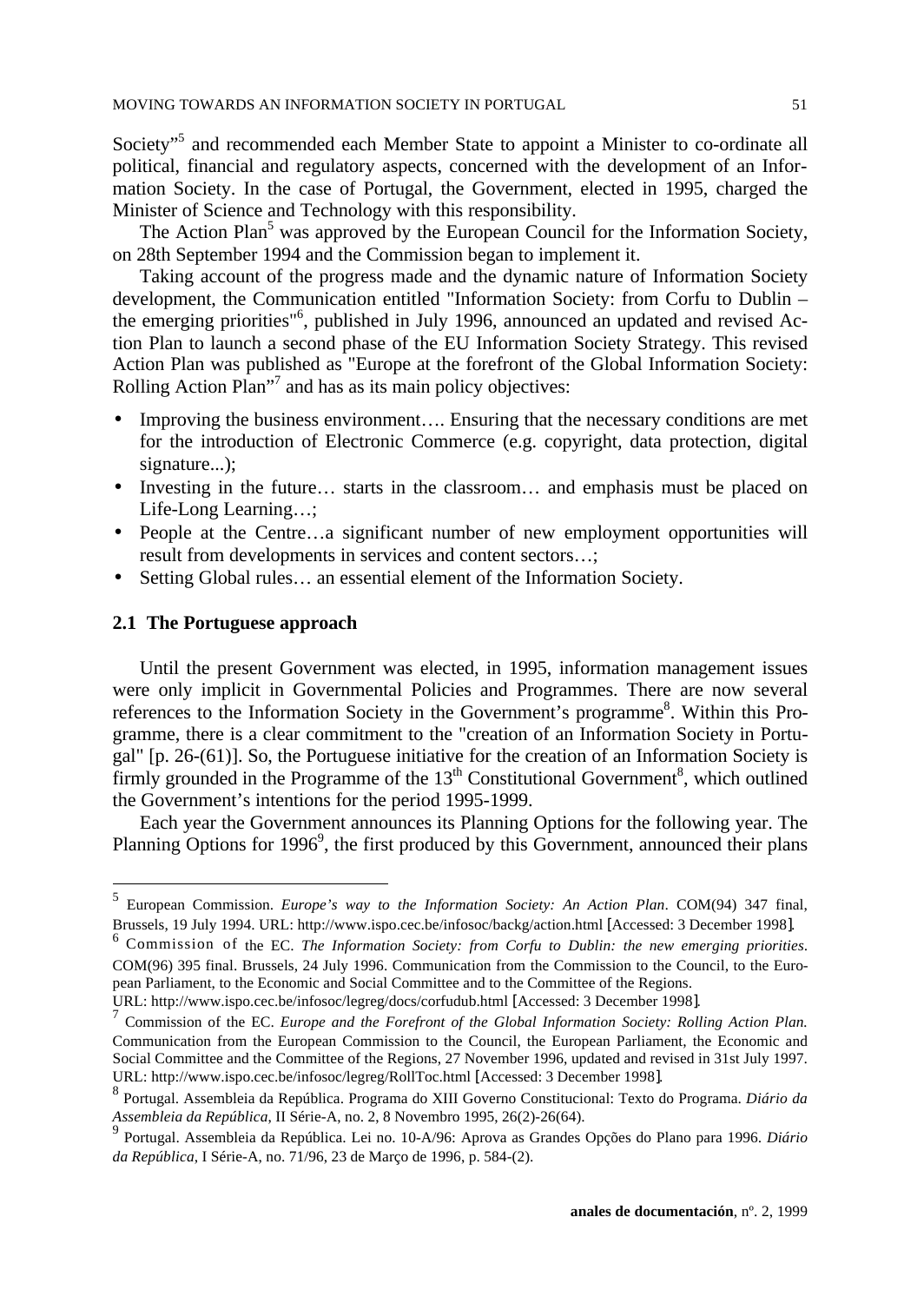for the creation of an Information Society in Portugal. The Planning Options for  $1996^\circ$ launched the *National Initiative Towards the Information Society* (Iniciativa Nacional para a Sociedade de Informação) which was structured around four main themes:

- School (IT in Education);
- Enterprise (The computerised enterprise);
- Local and Regional Public Administration (The Open State);
- Knowledge (libraries, museums, databases, R&D institutions The Knowledge available).

A Cabinet Resolution, no. 16/96, approved on  $21<sup>st</sup>$  March 1996<sup>10</sup>, created the Missão para a Sociedade de Informação (MSI) [Committee for the Information Society], under the Ministry of Science and Technology. As stated in Cabinet Resolution no. 16/96, membership of this Committee includes experts appointed by several Ministries and will operate for a maximum of three years.

The MSI's prime objectives are:

- To promote a general debate and initiate a consultation procedure for the preparation of the Green Paper for the Information Society, which would constitute a National Plan containing the short, medium and long term measures for the creation of an Information Society, in Portugal.
- To prepare, in collaboration with all Ministries, global and sectoral measures required to realise the Governmental programme for development of the Information Society.
- To identify international scenarios, at the Technological and Societal levels, which may have an impact on the development of the Information Society.

### **2.2. The Green Paper for the Information Society in Portugal**

One of the tasks of the MSI concerned the preparation of the Green Paper, a set of recommendations aimed at the development of the Information Society.

This work was carried out through 1996 and 1997. MSI encouraged the widest possible public debate on the draft version of the "Green Paper for the Information Society"; the 0.1 version was made available on the MSI server, for public consultation. Several seminars/workshops were organised to discuss specific issues arising from this draft.

The "Green Paper for the Information Society"<sup>1</sup> was approved at a Cabinet meeting, on the  $17<sup>th</sup>$  April 1997, following a debate by all Ministers. This Green Paper was submitted to Parliament for approval at the plenary session, held on 30<sup>th</sup> of April, 1997.

The Green Paper addresses the following eleven topics:

- The Democratic Character of the Information Society;
- Open Government;

-

• The Knowledge available;

<sup>10</sup> Portugal. Conselho de Ministros. Resolução de Conselho de Ministros no. 16/96, de 7 de Março. *Diário da República*, 21 Março 1996. Cria a Missão da Sociedade de Informação. URL: http://www.missaosi.mct.pt/despacho.htm [Accessed: 10 October 1998].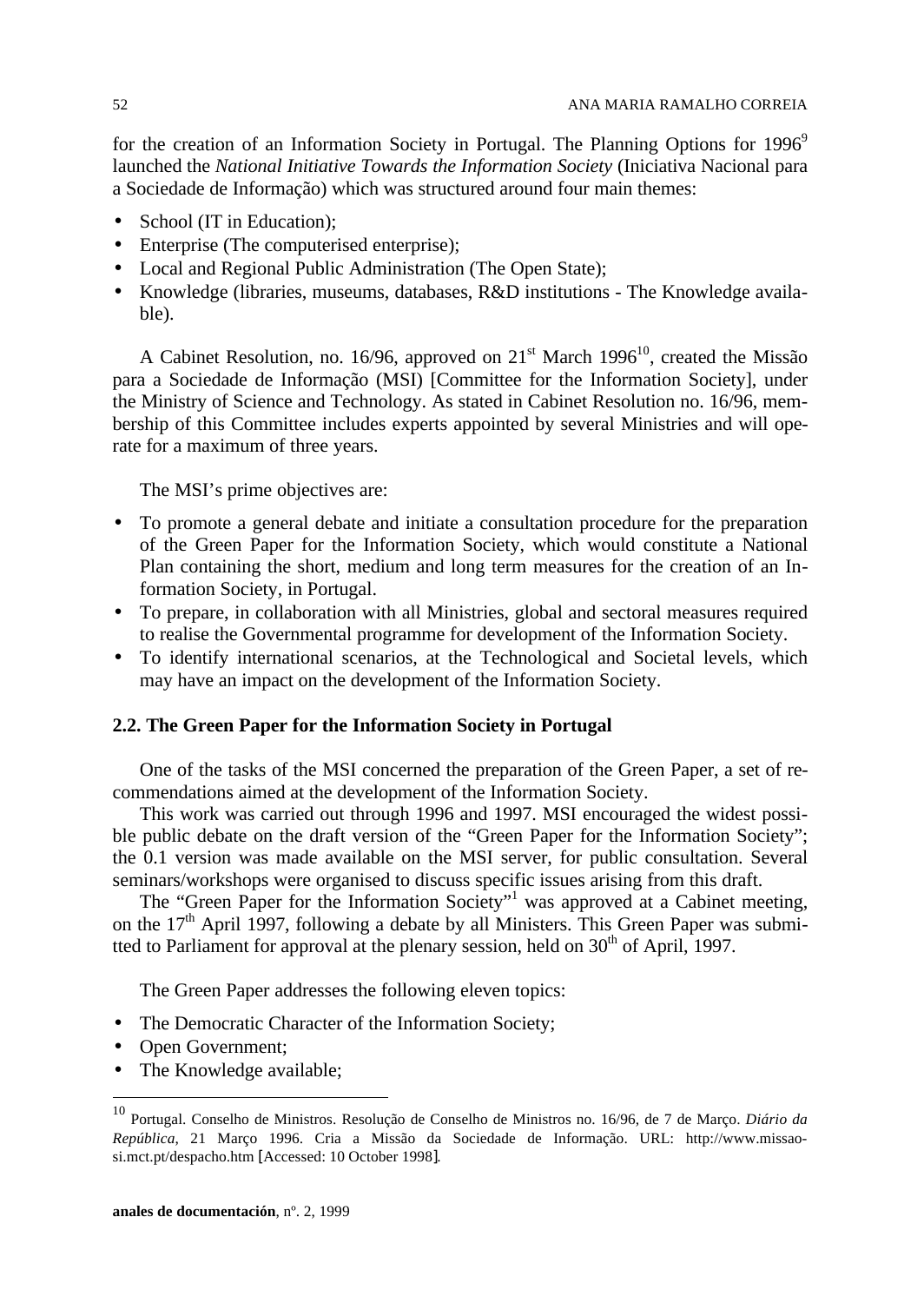- Connected Schools: Learning in the Information Society;
- The Business Enterprise in the Information Society;
- Employment in the Information Society;
- The Market and the Information Industry;
- Social Implications of the Information Society;
- The Legal Implications of the Information Society;
- The National Information Infrastructure;
- Research & Development in the Information Society.

As stated in the Introduction to the Green Paper, it aims to be "a strategic reflection defining a way to implement the information society in Portugal"<sup>1</sup>, (p.8). It examines all sectors of society, community life and state organisation to encourage, stimulate and promote,

*"… creativity, innovation, the ability to deliver social stability, democratic access and protection of the needy and physically or mentally handicapped. The Guidelines and measures proposed in the Green Paper correspond to the Government Policy Options, although they may not necessarily carry details or cost - estimates as these do not belong here <sup>1</sup> , (p. 8).*

The "Green Paper on the Information Society" has identified a wide spectrum of political measures whose implementation is affecting the sectoral policies of several Government ministries and thus Portuguese Society, at large. Within the eleven topics, 72 measures for action were outlined.

Following the publication of the Green Paper, several Task-Forces were set up to develop Plans that would enable progress to be made on the strategic measures outlined in the Green Paper and to establish programs and create high profile projects to take place in the following years. The intention was that these programs and projects would complement actions and initiatives, which were already in place, in 1997.

# **3. IMPLEMENTATION AND MAIN ACHIEVEMENTS TO DATE (NOVEMBER 1998)**

This section deals with the main events initiated by the Government and that have taken place, since 1996, towards developing an Information Society. The data included here is gathered from several sources (see End Note). They should be considered only as the author's view of the main events taking place in Portugal, and as indicative of trends and general tendencies in the strategic developments of the Information Society.

## **I. New regulatory environment for the Telecommunications sector**

Several laws and regulations have been approved, in harmony with the guidelines of European Commission for the liberalisation of the Telecommunications sector, in Portugal. These Laws and Regulations provide the legal framework for the modifications required for liberalisation of the sector to take place by  $1<sup>st</sup>$  January 2000.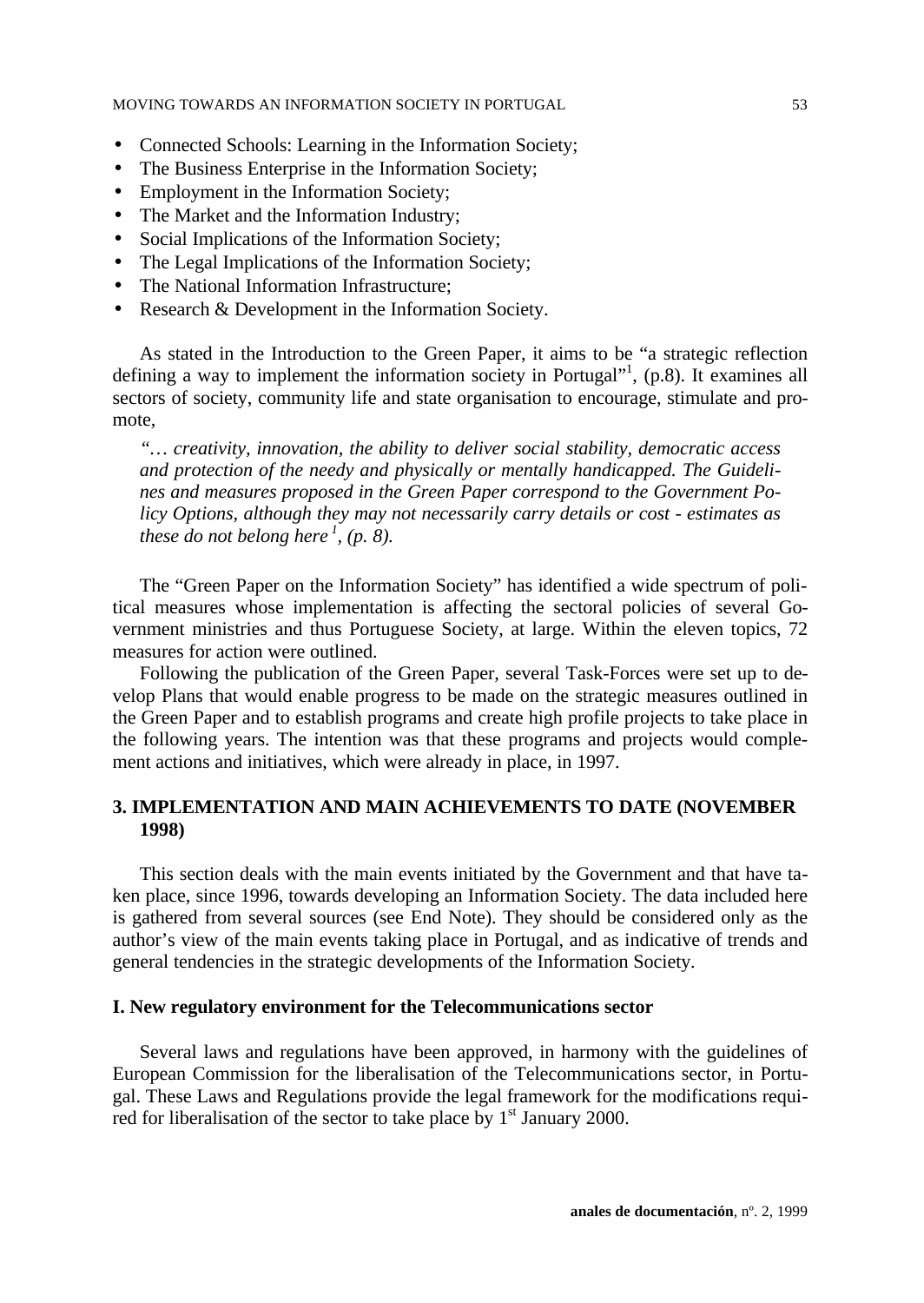It is not the objective of this paper to analyse in detail the evolution of Telecommunication Legislation and Regulation in Portugal. It is mentioned as an indication that Portugal is conforming with the guidelines of the European Commission. Updated information on the Legal and Regulatory environment evolution in Portugal can be obtained from the ESIS Web site<sup>11</sup>, (ESIS *Regulatory Developments*).

## **II. Data Protection Legislation**

Data Protection legislation (Lei no  $6/98$ , 26 October)<sup>12</sup> has been approved recently. It is the incorporation into the Portuguese regulatory framework of the European Commission's Directive on Data Protection<sup>13</sup>.

# **III. Science, Technology and Society Network (Rede Ciência, Tecnologia e Sociedade, RCTS)**

The existing Scientific Community Network has been expanded and upgraded to provide the "Science, Technology and Society Network". This now offers advanced networked services to the Higher Education Institutions, as well as to Research Centres. It is through this network that schools and libraries are able to connect to the Internet.

The FCCN [Fundação para a Computação Científica Nacional (National Foundation for Scientific Computing)], implemented  $15^{14}$  access points (PoP), throughout the country, in Universities, Polytechnics and Research Centres. This enables the connection of all public and private schools (ca.2000) from the  $5<sup>th</sup>$  to the 12<sup>th</sup> years to the Internet [as of September 1998) [(see also 3.iv, Programme Internet in School<sup>15</sup>]. It is planned to extend this service provision to around thirty Teacher Training Centres and an additional 140 schools of the  $1<sup>st</sup>$  to  $4<sup>th</sup>$  years. Also, two hundred municipal libraries share this service to allow Internet access for library users. This network provides networked access to the National Scientific Community and is now named the "Science, Technology and Society Network"<sup>14</sup>.

<sup>11</sup> European Commission, *ESIS: European Survey of Information Society Projects and Actions*. Brussels: ISPO, 1997-1998.

URL: http://www.ispo.cec.be/esis/ [Accessed: 3 December 1998]. *Regulatory Developments,* In European Commission, *ESIS: European Survey of Information Society Projects and Actions*. Brussels: ISPO, 1997-1998. URL: http://www.ispo.cec.be/esis/Regulation/ [Accessed: 3 December 1998].

<sup>12</sup> Portugal. Assembleia da República. Lei nº 67/98: Lei da Protecção de Dados Pessoais (transpõe para a ordem Juridica Portuguesa a Directiva nº 95/46/CE, do Parlamento Europeu e do Conselho, de 24 de Outubro, relativa à Protecção de Dados das Pessoas singulares, no que diz respeito ao tratamento dos dados pessoais e à livre circulação desses dados), *Diário da República*, II Série-A, no. 247/96, 26 de Outubro de 1998, p. 5536 –5546.

<sup>13</sup> Directiva 95/46/CE do Parlamento Europeu e do Conselho de 24 de Outubro de 1995, relativa à protecção das pessoas singulares no que diz respeito ao tratamento de dados pessoais e à livre circulação desses dados. *JO* L 281 de 23.11.1995, p. 31 - 49. URL: http://www2.echo.lu/legal/en/dataprot/directiv/directiv.html [Accessed: 27 April 1998]

<sup>14</sup> Portugal. *Fundação para a Computação Computação Científica Nacional.* URL: http://www.fccn.pt/ [Accessed: 3 December 1998].

<sup>15</sup> Portugal. *UARTE – Unidade de Apoio à Rede Telemática Educativa*. URL: http://www.uarte.mct.pt/ [Accessed: 3 December 1998].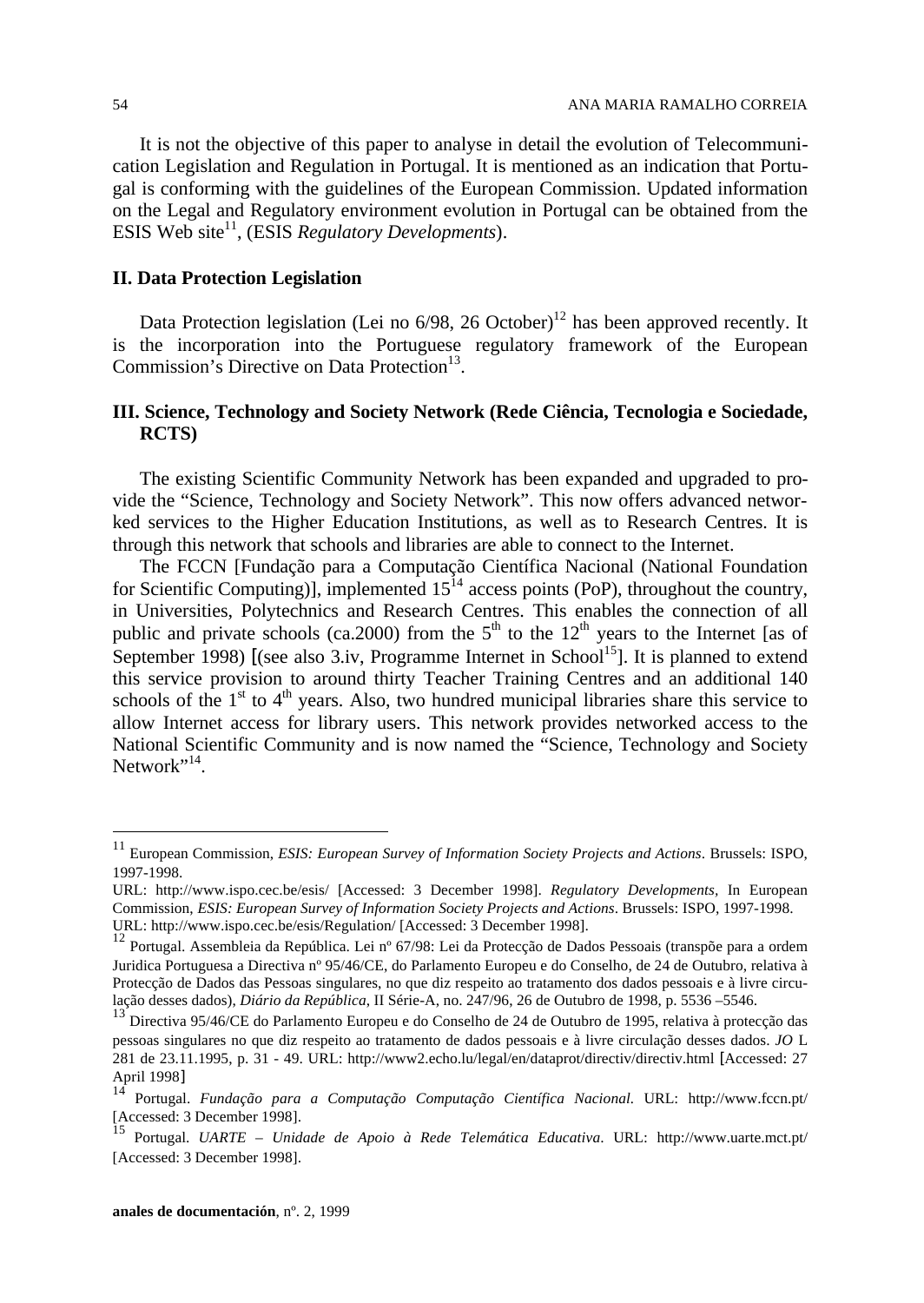This Network has become an important part of the Information Society infrastructure. It enables the flow of information among a wide group of users, not only academics and researchers but also municipal libraries, archives, museums and other non - profit making bodies, such as Learned Societies. It is the realisation of "Measure 3.1" of the Green Paper<sup>1</sup>, (p. 28).

## **IV. Programme Internet in School (Programa Internet na Escola)**

Internet in School Programme (Programa Internet na  $\text{Escola}^{15}$  is one of the initiatives of the Ministry of Science and Technology; it is Measure 4.1 in the "Green Paper"<sup>1</sup>, p. 33), under the topic "Connection of Schools: Learning in the Information Society". It aims to achieve the goal of one Multimedia computer (with CD-ROM, access to ISDN and an Ethernet LAN board), per classroom, by the year 2000. It focuses on increasing the number of children having access to Information Society services and products, by encouraging schools to have Internet access.

In the first phase, the programme included all secondary schools and some primary schools, in all a total of 1600 (public and private) schools by the beginning of the 1997/1998 academic year. In the second phase, the programme will be extended to include all primary schools. It focuses attention on the promotion and use of educational software. [see also the Programme NONIO - Twenty First Century, 3.v)<sup>16</sup>].

The UARTE – Unidade de Apoio à Rede Telemática Educativa [Educational Telematic Network] (Educational Telematic Network Support Unit) provides user support, as well as, overall follow-up of the process<sup>15</sup>.

# **V. Programme NONIO - Twenty first Century (Programa NONIO SÉCULO XXI)**

The NONIO-Twenty First Century Programme (the Programme for Information and Communication Technologies in Education) was named after the famous Portuguese mathematician, Pedro Nunes, (1502-1578). This Programme was launched by the Minister of Education, in October  $1996^{16}$ .

It is concerned with the production, application and use of information and communication technologies in Education. It has four sub-programmes:

- Sub-Programme I: Application and Development of Information and Communication Technologies (ICT) in the educational system;
- Sub-Programme II: Training in ICT;

-

- Sub-Programme III: Creation and Development of Educational Software;
- Sub-Programme IV: Dissemination of Information and International Co-operation.

NONIO finances the creation of Centros de Competência (IT Skills Centres) and promotes projects involved with the development of educational software and electronic publishing of multimedia materials, for primary and secondary level education. It is the

<sup>16</sup> Portugal. Ministério da Educaçao. *The NONIO - Twenty First Century Programme.* URL: http://www.dapp.min-edu.pt/nonio/nonio.htm [Accessed: 3 December 1998]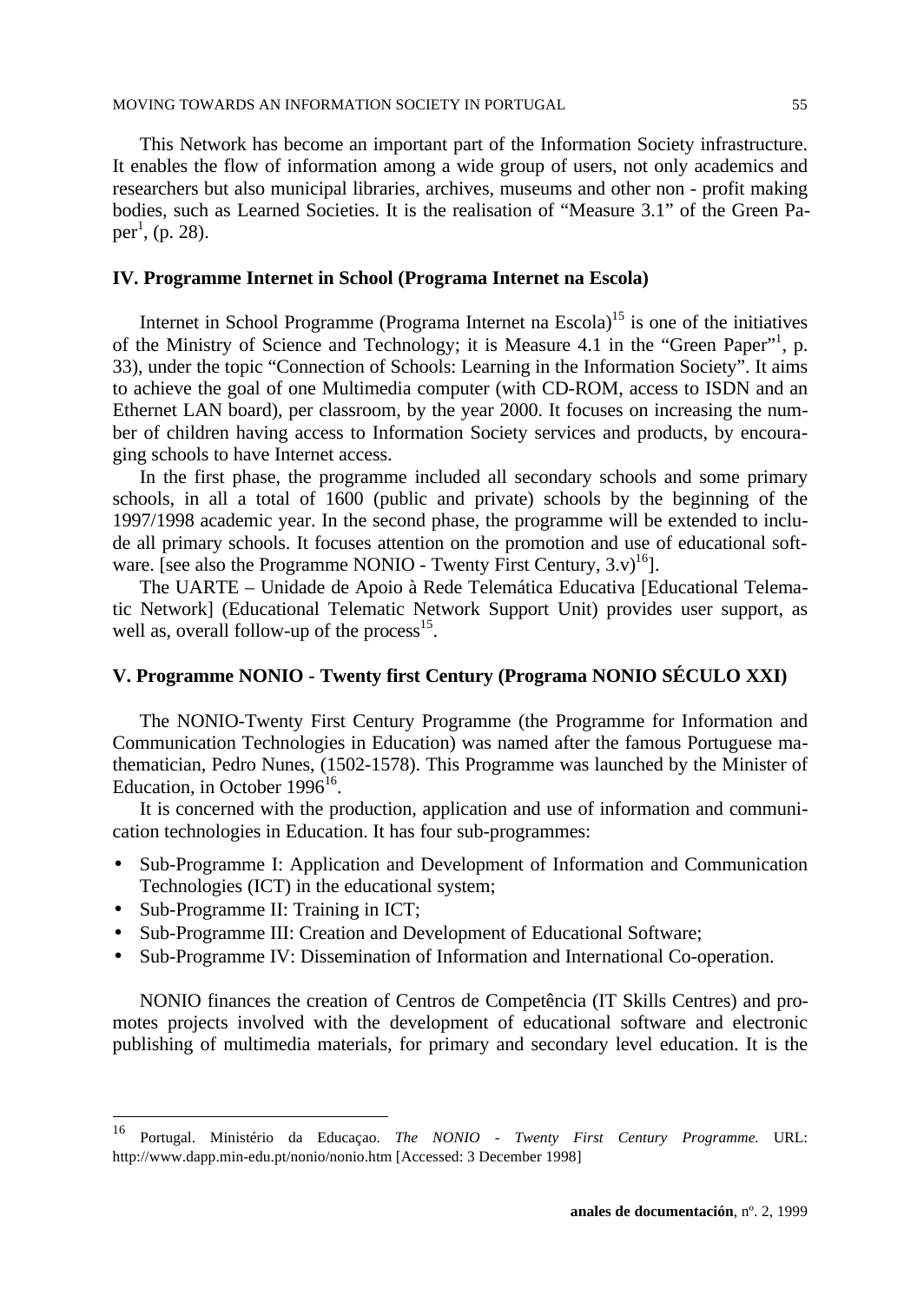Portuguese Focal Point for the European Commission Initiative Netd@ys<sup>17</sup>. The NONIO XXI programme issues regular Calls for Proposals.

# **VI. Information Content Industry**

The Initiative Mosaico of the Ministry of Culture<sup>18</sup> supports the information content industry in the development of Portuguese cultural products.

Under the umbrella of Initiative Mosaico, a Co-operation Agreement - Culture/Industry has been signed. This agreement between the State, cultural content owners and the producers commits them to:

- Co-operate in the fields of research, development, production, marketing and selling of cultural multimedia products;
- Define models of co-operation between the public and private sectors;
- Stimulate the circulation of information and best practices;
- Participate in actions developed by the European Union;
- Study and give advice on programmes and governmental measures to make available a financial support to the development of a content based multimedia industry;
- Analyse the existing opportunities in the market [... for ] multimedia products"<sup>19</sup>.

In 1997, an Interministerial Commission was created by created to prepare joint proposals for governmental actions in the area of cinema, audio-visual and multimedia (Resolution of Cabinet no. 86/97, of 2 June). This Commission brought together representatives from the Prime Minister's Office, Ministry of Planning and Land Administration, Ministry of Economy, Ministry of Culture and Ministry of Science and Technology. The aim was to formulate a strategy to take account of the convergence of the various media entities: cinema, audio-visual and multimedia. A report<sup>20</sup> was prepared and discussed in the Cabinet meeting of  $7<sup>th</sup>$  of July 1997.

# **VII. Terràvista: The Web site for the Portuguese speaking World**

Terràvista is an initiative of the Ministry of Culture to create an open "space" on the Internet for communication in the Portuguese language<sup>21</sup>. It focuses on 200 million Portuguese-speaking people. It is concerned with the preservation and promotion of the Portuguese culture around the world and the reinforcement of connections between Portuguesespeaking communities. Recently (August 1998), the facilities have been upgraded; each

<sup>&</sup>lt;sup>17</sup> Portugal. Ministério da Educação. Netd@ys, 1998. URL: http:/www.dapp.min-

edu.pt/nonio/netday/netday1.htm. [Accessed: 3 December 1998].

<sup>18</sup> Portugal. Ministério da Cultura. URL: http://www.min-cultura.pt [Accessed: 3 December 1998].

<sup>19</sup> *APMP – Associação para a Promoção do Multimedia em Portugal,* 1998. URL: http://www.apmp.pt/ [Accessed: 3 December 1998]. <sup>20</sup> Portugal. *Relatório (da) Comissão Inter-ministerial para o Audiovisual*. Lisboa: Ministério da Cultura, 1997.

C.I.M.A. Comissão Inter-ministerial para o Audiovisual. URL: http://www.min-cultura.pt/CIMA/1.html [Accessed: 3 December 1998].

<sup>21</sup> Portugal. Ministério da Cultura. *Terràvista*. URL: http://www.terravista.pt/ [Accessed: 3 December 1998].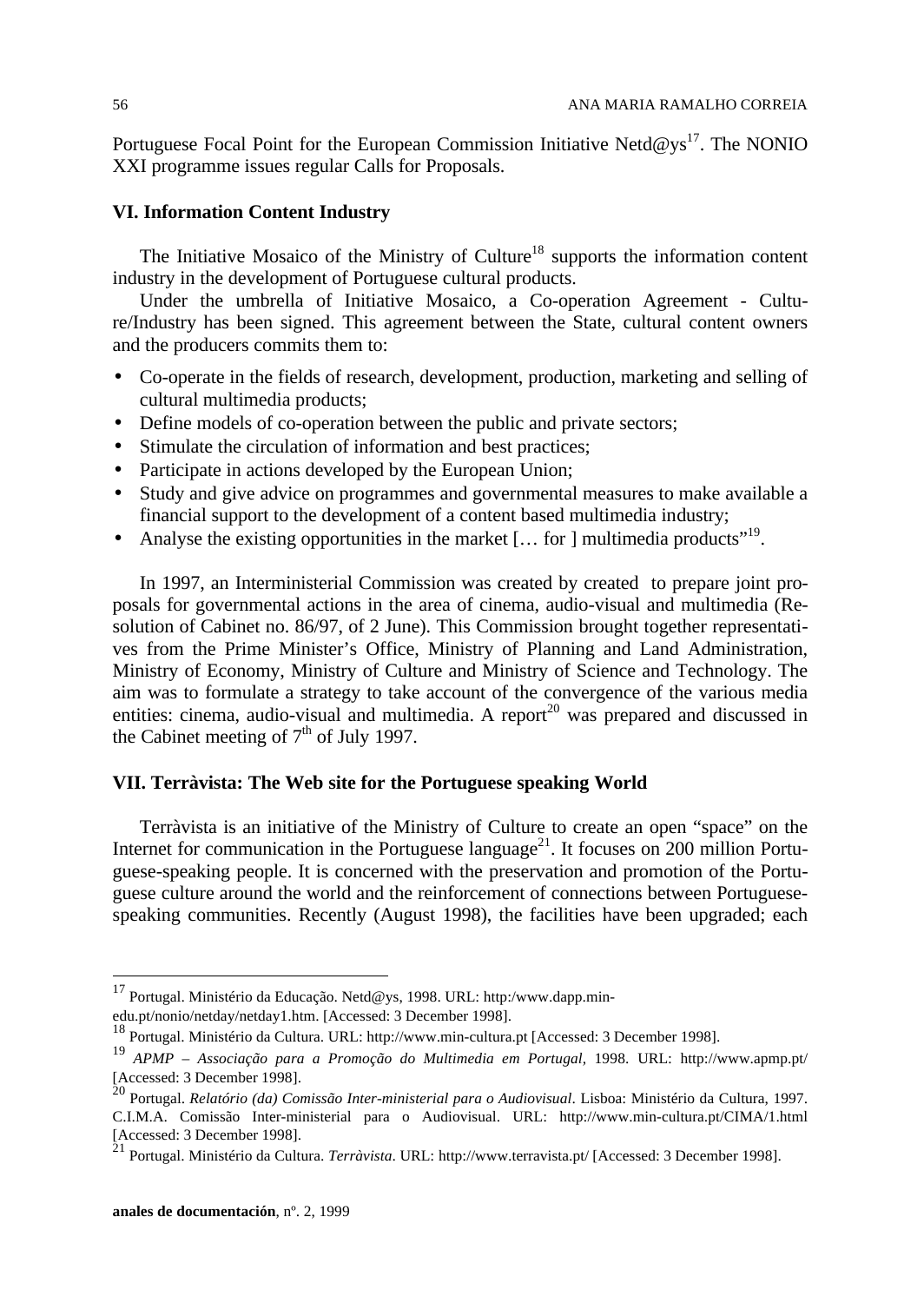user can have 7Mb of information on the Terràvista Server, for personal use, instead of the 2Mb that were previously allocated.

## **VIII. Programme Computers for All**

The Programme, Computers for All, started in 1998; it promotes wider use of PCs in the home, for learning, communication and entertainment.

Citizens can take advantage of a tax concession, when purchasing domestic PC's, amounting to 20% of the retail price up to 30.000 PTE/ year, over the period January 1998 - December 2000. This tax concession was approved as part of the 1998 State Budget.

#### **IX. Programme for Digital Cities**

-

The Government, in its efforts to spread the benefits of the Information Society, has embarked on a Programme for the creation of Digital Cities<sup>22</sup>. The first and the most comprehensive of these will be Aveiro. However, the Government is also creating others designed to tackle specific problems. In this context, Bragança and Guarda, which are situated inland, will be Digital Cities to counteract the disadvantages of locations away from the coast, known as the "Interior effect". Marinha Grande will be transformed into a Digital City as a demonstrator of the ways in which Information Society services and products can increase productivity in an industrialised area (Moulding Industry, exporting overseas). A Digital City is being created on the outskirts of Lisbon, to counteract the effects of social exclusion in a large and expanding conurbation.

# **X. National Initiative for Electronic Commerce (Iniciativa Nacional para o Comércio Electrónico)**

The promotion of a favourable environment for Electronic Commerce is generally recognised as a strategic step towards the establishment of an Information Society.

As part of the world-wide interest in Electronic Commerce, the Missão para a Sociedade de Informação (MSI) prepared a document which announced a National Initiative for Electronic Commerce; this was made available for public discussion, over the period April to July 1998<sup>23</sup>. The Cabinet Office approved this document on 6th August, (Resolution nº 115/98, published in the Official Journal, on 1st September)<sup>24</sup>. The main aim of this Initiative is to create an appropriate environment, which helps Portuguese SME's to modernise their information systems, to facilitate their participation in the Digital Networks and to create new jobs. Also, it is expected that this Initiative will encourage Portuguese SME's to modernise their processes and update their management procedures, thus improving their competitiveness in World Markets.

<sup>22</sup> Portugal. Ministério da Ciência e Tecnologia. *Cidades Digitais*. URL: http://www.aveiro-digital.pt [Accessed: 3 December 1998.

<sup>23</sup> Portugal. Ministério da Ciência e Tecnologia. Missão da Sociedade de Informação. *National Initiative for Electronic Commerce*. URL: http://www.missao-si.mct.pt/INCE/ [Accessed: 3 December 1998].

<sup>24</sup> Portugal. Conselho de Ministros. Resolução do Conselho de Ministros no. 115/98. *Diário da República*, no. 201/98, 1 Setembro 1998, p. 4541 – 4542. URL: http://www.missao-si.mct.pt/INCE/rcm.html [Accessed: 13 October 1998].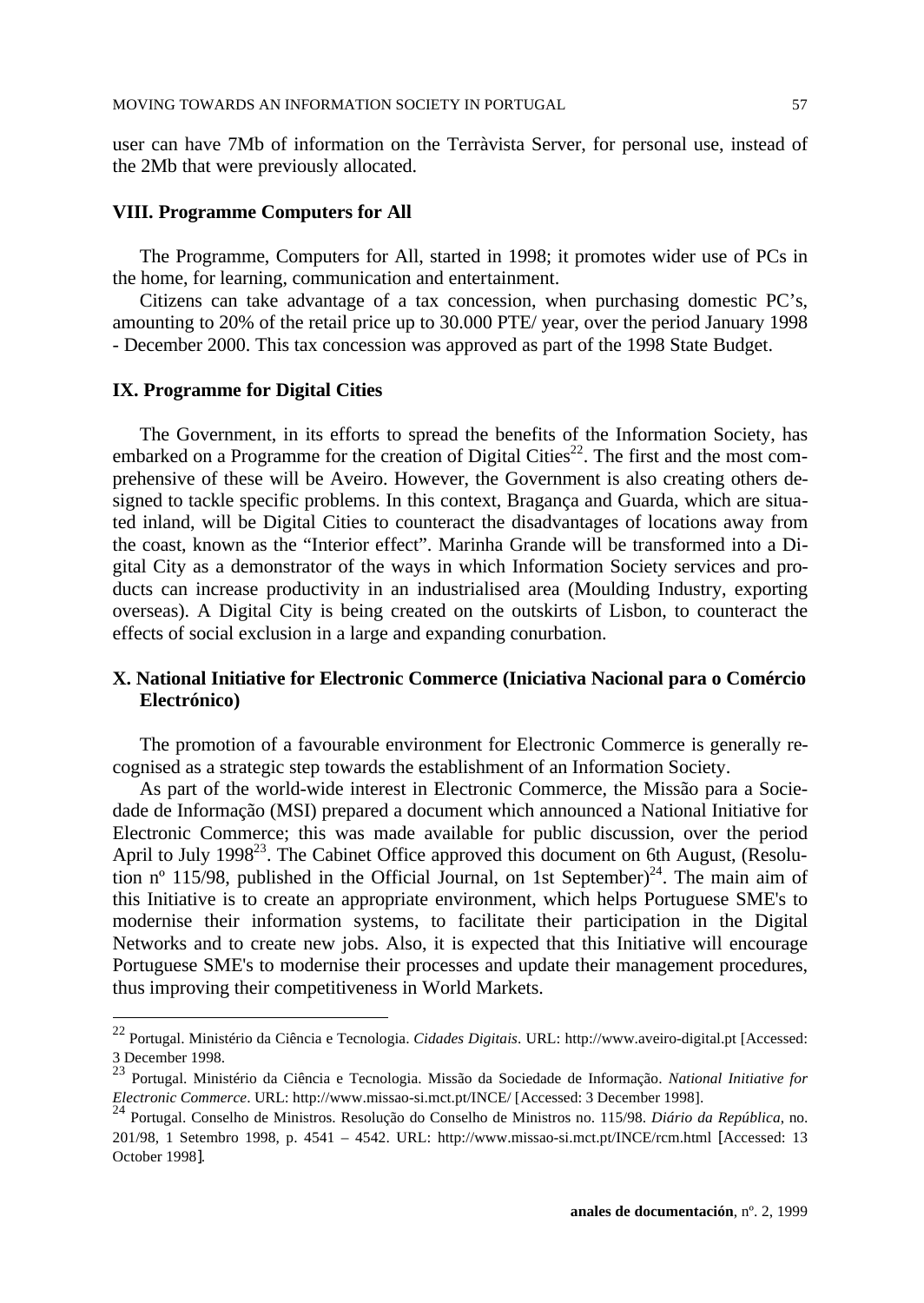There is already draft legislation concerning the regulation of Electronic Signatures and Electronic Invoicing<sup>23</sup>. The approval of this Legislation is critical for the acceptance of new Information Technologies by Portuguese SME's and by businesses at large.

# **XI. Government Online**

Government Online has been another major milestone in the implementation of the Portuguese Initiative towards an Information Society.

This facility includes:

- Official Journal on the Net, made available since 1997;
- Declaration of Income Tax IRS, through remote access, 1997; A Web site has been created at Direcção Geral de Contribuições e Impostos (Tax Office) $^{25}$  for this purpose;
- Information for Citizen Programme  $INFOCID<sup>26</sup>$  is the Portuguese Interdepartmental Information System for the Citizen, created in 1991,<sup>27</sup>, p. 253), predating the "Green Paper for an Information Society".

It continues to be maintained by all State organisations dealing with citizens. It is a public network that offers all Portuguese citizens an easier way of interacting with the Public Administration, irrespective of their social and economic status. It is an integrated database sponsored by the Secretary of State for Public Administration under the Prime Minister's Office. It is co-ordinated by a Steering Committee and is an inter-departmental and co-operative system which has more than 50 different partners from all Ministries<sup>28</sup>.

# **4. SOME PLANNING OPTIONS FOR 1999**

These are concerned with the medium term strategy for the development of the Portuguese Economy; they were among those submitted recently (October 1998) to the Parlia $ment^{29}$ .

In the context of developing an Information Society, the GOPs for  $1999^{29}$ , state that the Government will continue with its efforts towards the "exploitation of information and communication technologies in the Portuguese society and economy", giving high priority to strengthening the National Plan, the "National Initiative for the Information Society".  $[2^9, p.148 - (39)]$ . Special emphasis is placed on the Initiatives for Electronic Commerce

l

<sup>&</sup>lt;sup>25</sup> Portugal. *Direcção Geral de Contribuições e Impostos*. [URL: http://dgci.min-financas.pt [Accessed: ].

<sup>26</sup> Portugal. Presidência do Conselho de Ministros. *INFOCID – Informação para o Cidadão*. URL: http://www.infocid.pt [Accessed: 3 December 1998].

<sup>27</sup> CORREIA; Ana Maria Ramalho, *et.al.* Portugal, In STEELE, Jane (ed.). *Information and Citizenship in Europe*, London: Policy Studies Institute, 1997, p. 218 - 275.

 $^{28}$  VIDIGAL, Luís. INFOCID – A single window for citizenship in Portugal. In CLIFT, Steven, GOTZE, John, OSTBERG, Olov e LOGHAN, Gretchen W. (eds.). *Democracy and Government on-line services: contributions from Public Administrations around the world*. G8 Government On-Line, URL: http://www.open.gov.uk/govoline/front.htm [Accessed: 3 December 1998].

<sup>&</sup>lt;sup>29</sup> Portugal. Assembleia da República. Proposta de Lei no. 210/VII: Grandes Opções do Plano para 1999 e Anexo. *Diário da Assembleia da República*, II Série-A, no. 8, 16 Outubro 1998, p. 148-(2)-148-(124).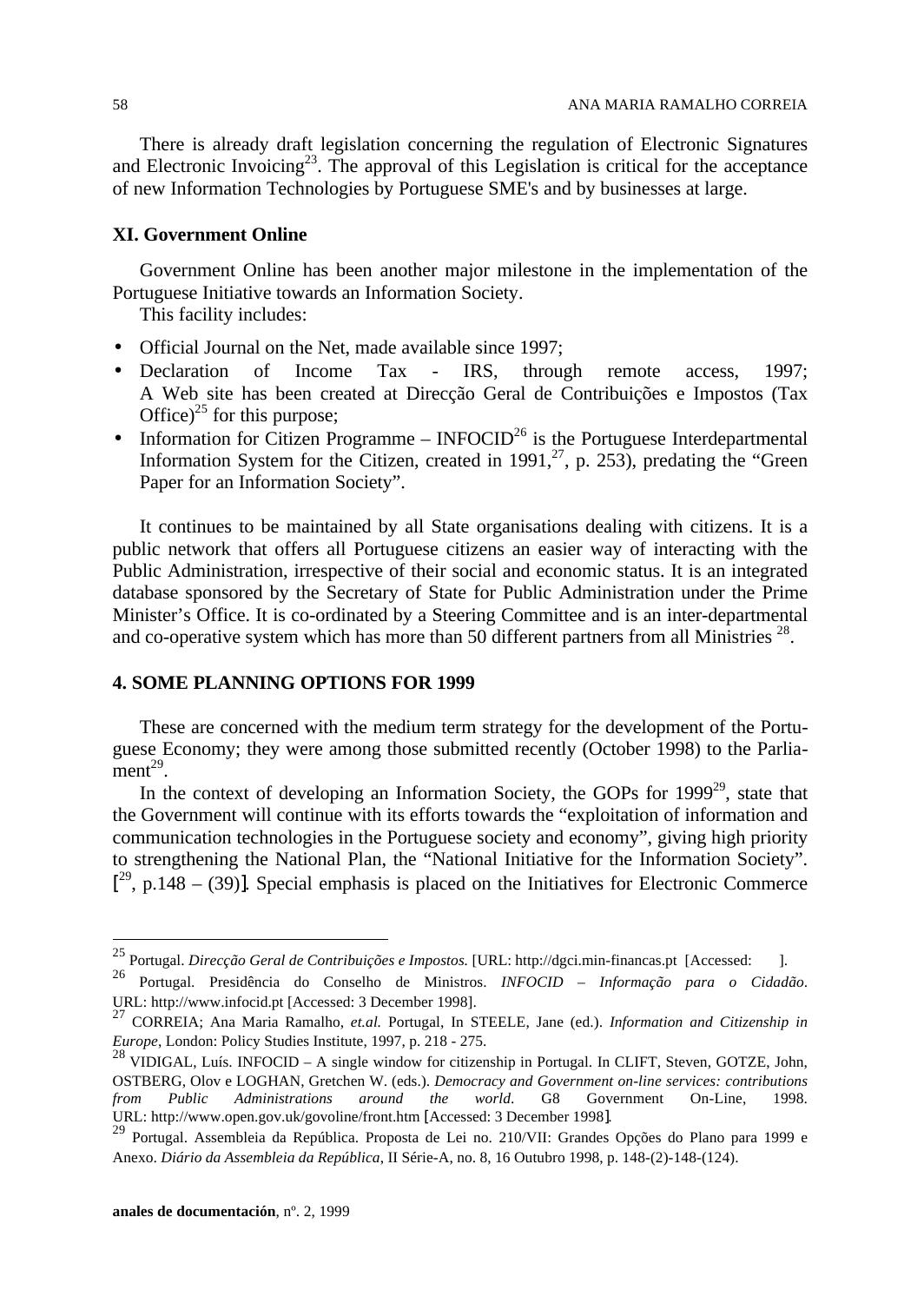and Digital Cities.  $[2^9, p. 148-(2),$  Preamble], but there are others which are also becoming significant as the Plan develops. These are:

- To gradually expand the "Programme Internet in School" to all primary schools, Teachers Training Centres and other Centres of Learning, in partnership with Local Government  $[^{29}$ , p. 148- (40)];
- To launch a Programme for computational processing of the Portuguese Language  $[2^9,$ p.148-(40)];
- To launch the "Information Society Initiative for Citizens with Special Needs"; this initiative includes the development, testing and use of Information and Communication Technologies for the improvement of the Quality of Life of handicapped citizens and other citizens with special needs  $[^{29}$ , p.148-(41)];
- To launch a Programme, in collaboration with public and private entities, to educate everyone in the basic Internet skills so that they can efficiently search for and access information  $[^{29}$ , p.148-(41)];
- To expand the Programme for Digital Cities, to include new cities and regions in the country and eventually to create a National Programme, "Portugal Digital"  $\int_1^{29}$ , p. 148-(41)];
- To expand the creation of "Lojas do Cidadão" (Citizens' Malls), which provide thirty interactive public services  $[2^9, p. 148 - (16)]$ ;
- To enhance networking facilities between the various governmental departments and extend this to include citizen access;[ $^{29}$ ; p. 148 (17) – 148 (18)];
- To promote the classification of Public Information as follows:
- "Information for Citizenship" which should be made universally available and free at the point of use;
- "Information for Development" to be paid at a symbolic price or eventually made available at no cost;
- "Added Value Information" that should be made available at market prices.<sup>[29</sup>, p. 148 (18)];
- To finalise the Automation Plan of the National Library; to extend the Public Libraries National Network; to install the School Libraries Network  $[2^9, p. 148 (42)]$ ;
- To promote further development of the audio-visual and multimedia content industry.  $[^{29}$ , p. 148 (42)].

# **5. CONCLUSION**

This paper has outlined Portugal's strategy for the achievement of an Information Society. These are early days but the first steps have already been taken in the form of programmes to lay down the necessary infrastructure, to educate and train the citizens that will form the Information Society and to prime the Portuguese economy as it ventures into the international electronic content marketplace.

The attendant legislative and regulatory actions are well in hand, although they will not be fully realised until international agreements are reached on such important issues as Intellectual Property Rights, Authentication, Electronic Signatures….

Emphasis has properly been placed on infrastructure and education, in the first instance. Then the attention was directed towards the content industry. This also has educational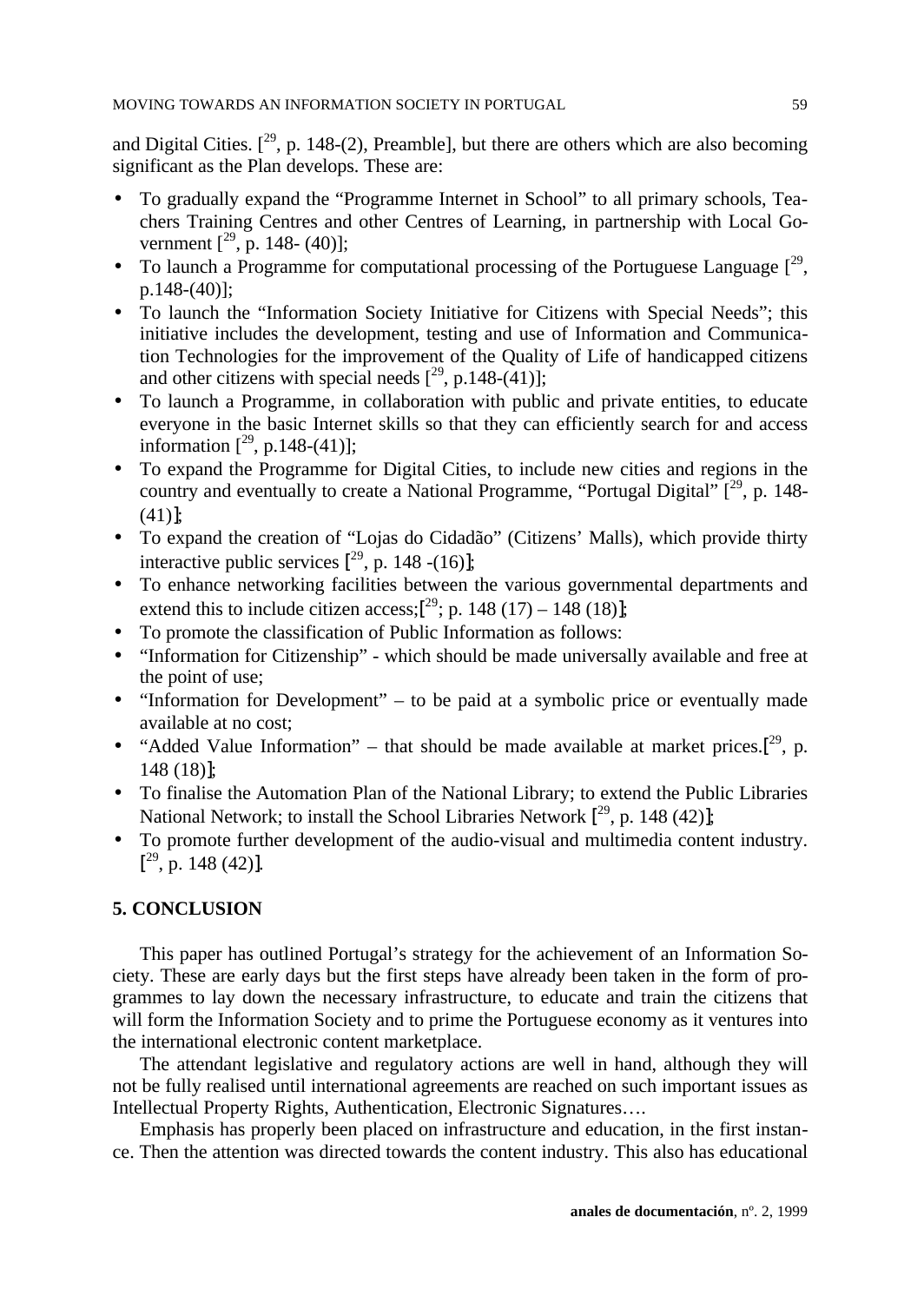requirements, not only for generating audio-visual and multimedia products but also to store and preserve them so that they can be accessed later, in an efficient and effective way.

Storage and Preservation of intellectual works, our cultural heritage, is a national responsibility. It can only be achieved through a national network of Digital Libraries, Archives and Museums, equipped to deal with both traditional and electronic materials. This is well recognised in the Green Paper (Measure 3.5) and is represented by the activities of a Task Force, created in October 1998, led by the National Library.

# **END NOTE:**

This paper is a distillation of information gleaned from several sources. The priorities and selections of material content are only according to the Author's research interests. The following references are provided for those who wish to research further:

- APDC Associação Portuguesa para o Desenvolvimento das Telecomunicações<sup>30</sup>. [URL: http://www.apdc.pt/];
- · APMP Associação para a Promoção do Multimedia em Portugal, 1998<sup>19</sup>. [URL: http://www.apmp.pt/];
- ESIS European Survey on Information Society Web  $\text{Site}^{11}$ . [URL: http://www.ispo.cec.be/esis];
- Material collected through the attendance of events taking place in Portugal, related to Information Society development.
- MSI web site. [URL: http://www.missao-si.mct.pt];
- Official Journal, to track new Laws and regulations as they are published;
- Press cuttings: the services of a press cutting agency to analyse Portuguese newspapers, using the keyword, "Information Society";
- The Web sites of several Portuguese Ministries;
- The Government Planning Options Grandes Opções do Plano (GOP), for the years 1996<sup>9</sup>, 1997<sup>31</sup>, 1998<sup>32</sup> and 1999<sup>29</sup>; these are discussed and approved by Parliament, on an annual basis, in the last quarter of each year, to coincide with the Annual State Budget discussion.

## **BIBLIOGRAPHIC REFERENCES**

Portugal. Ministério da Ciência e Tecnologia. Missão para a Sociedade de Informação. *Livro Verde para a Sociedade da Informação em Portugal*. Lisboa: Missão para a Sociedade da Informação, 1997. (Versão aprovada em Conselho de Ministros de 17 de Abril de 1997). URL: http://www.missao-si.mct.pt/livroverde/livrofin.htm [Accessed: 3 December 1998].

<sup>30</sup> *APDC - Associação Portuguesa para o Desenvolvimento das Comunicações,* 1998. URL: http://www.apdc.pt/ [Accessed: 3 December 1998].

<sup>31</sup> Portugal. Assembleia da República. Lei no. 52-13/96. Grandes Opções do Plano para 1997*. Diário da República*, I Série-A, no. 299/96, 2º Suplemento, p. 4684 (104) – 4684 (200).

<sup>32</sup> Portugal. Assembleia da República. Lei no. 127-A/97: Grandes Opções do Plano para 1998. *Diário da República*, I Série-A, no. 293/97, Suplemento, 20 Dezembro 1997, p. 6732(2) – 6732 (96).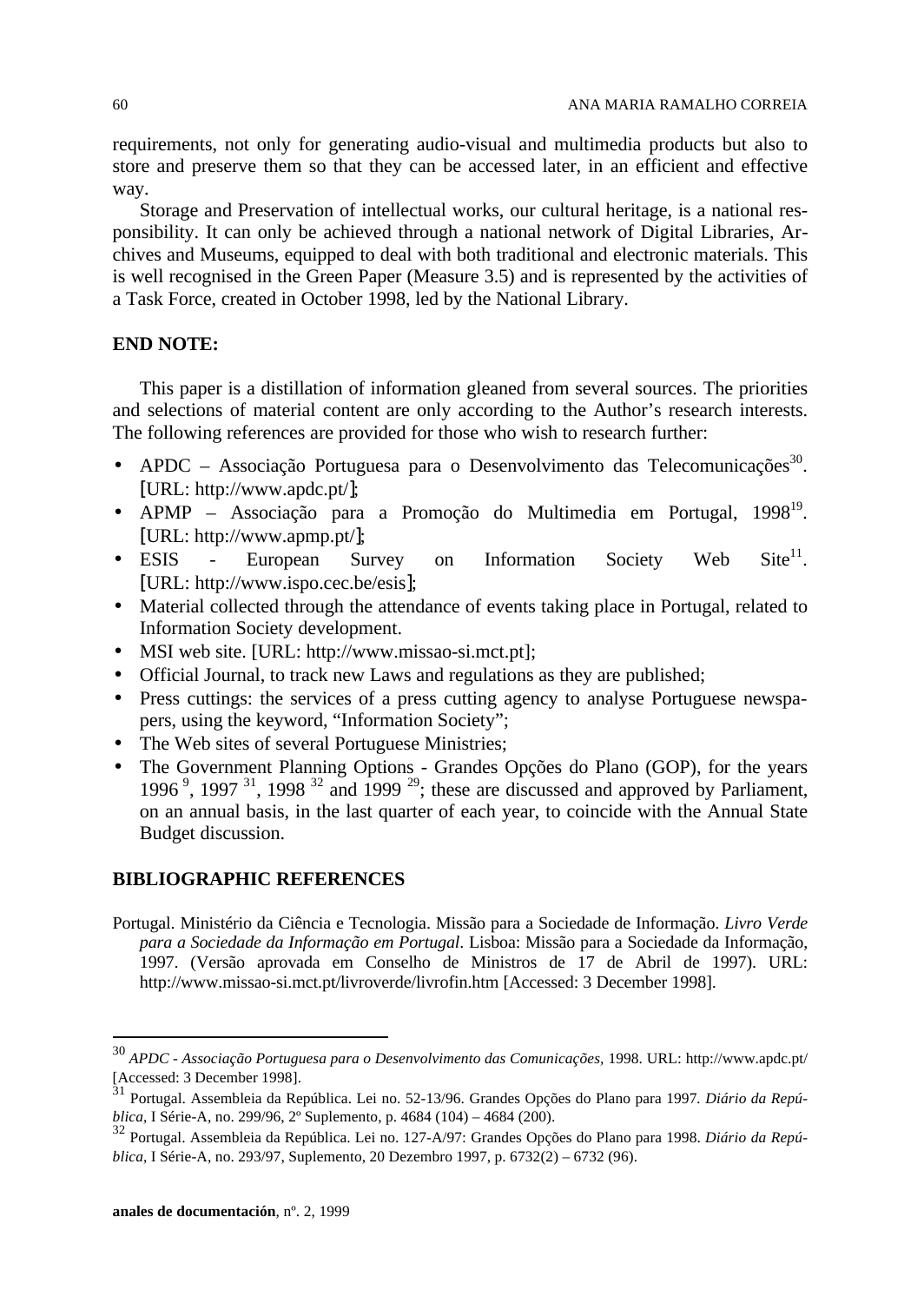- United States. *United States National Information Infrastructure Virtual Library*. URL: http://nii.nist.gov. [Accessed: 3 December 1998]. United States. Department of Commerce. The President's Information Infrastructure Task Force. *The National Information Infrastructure: an Agenda for Action*, September 1993. URL: http://sunsite.unc.edu/nii/NII-Agenda-for-Action.html [Accessed: 3 December 1998].
- Commission of the EC. *White Paper on Growth, Competitiveness and Employment: The challenges and ways forward into the 21st century*. COM(93) 700 final, Brussels, 5 December 1993. URL: http://www.ispo.cec.be/infosoc/backg/whitpaper/top.html [Accessed: 3 December 1998].
- BANGEMANN, Martin, *et al*. *A Europa e a Sociedade global de informação*: *recomendações ao Conselho Europeu*. Bruxelas: Comissão Europeia, 26 Maio 1994. URL: http://www.ispo.cec.be/infosoc/backg/bangeman.html [Accessed: 3 December 1998].
- European Commission. *Europe's way to the Information Society: An Action Plan*. COM(94) 347 final, Brussels, 19 July 1994. URL: http://www.ispo.cec.be/infosoc/backg/action.html [Accessed: 3 December 1998].
- Commission of the EC. *The Information Society: from Corfu to Dublin: the new emerging priorities*. COM(96) 395 final. Brussels, 24 July 1996. Communication from the Commission to the Council, to the European Parliament, to the Economic and Social Committee and to the Committee of the Regions. URL: http://www.ispo.cec.be/infosoc/legreg/docs/corfudub.html [Accessed: 3 December 1998].
- Commission of the EC. *Europe and the Forefront of the Global Information Society: Rolling Action Plan.* Communication from the European Commission to the Council, the European Parliament, the Economic and Social Committee and the Committee of the Regions, 27 November 1996, updated and revised in 31st July 1997.

URL: http://www.ispo.cec.be/infosoc/legreg/RollToc.html [Accessed: 3 December 1998].

- Portugal. Assembleia da República. Programa do XIII Governo Constitucional: Texto do Programa. *Diário da Assembleia da República*, II Série-A, no. 2, 8 Novembro 1995, 26(2)-26(64).
- Portugal. Assembleia da República. Lei no. 10-A/96: Aprova as Grandes Opções do Plano para 1996. *Diário da República*, I Série-A, no. 71/96, 23 de Março de 1996, p. 584-(2) - 584(69).
- Portugal. Conselho de Ministros. Resolução de Conselho de Ministros no. 16/96, de 7 de Março. *Diário da República*, 21 Março 1996. Cria a Missão da Sociedade de Informação. URL: http://www.missao-si.mct.pt/despacho.htm [Accessed: 10 October 1998].
- European Commission, *ESIS: European Survey of Information Society Projects and Actions*. Brussels: ISPO, 1997-1998.
	- URL: http://www.ispo.cec.be/esis/ [Accessed: 3 December 1998].

*Regulatory Developments,* In European Commission, *ESIS: European Survey of Information Society Projects and Actions*. Brussels: ISPO, 1997-1998.

URL: http://www.ispo.cec.be/esis/Regulation/ [Accessed: 3 December 1998].

- Portugal. Assembleia da República. Lei nº 67/98: Lei da Protecção de Dados Pessoais (transpõe para a ordem Juridica Portuguesa a Directiva nº 95/46/CE, do Parlamento Europeu e do Conselho, de 24 de Outubro, relativa à Protecção de Dados das Pessoas singulares, no que diz respeito ao tratamento dos dados pessoais e à livre circulação desses dados), *Diário da República*, I Série-A, no. 247/98, 26 de Outubro de 1998, p. 5536 –5546.
- Directiva 95/46/CE do Parlamento Europeu e do Conselho de 24 de Outubro de 1995, relativa à protecção das pessoas singulares no que diz respeito ao tratamento de dados pessoais e à livre circulação desses dados. *JO* L 281 de 23.11.1995, p. 31 - 49. URL: http://www2.echo.lu/legal/en/dataprot/directiv/directiv.html [Accessed: 27 April 1998]
- Portugal. *Fundação para a Computação Computação Científica Nacional.* URL: http://www.fccn.pt/ [Accessed: 3 December 1998].
- Portugal. *UARTE Unidade de Apoio à Rede Telemática Educativa*. URL: http://www.uarte.mct.pt/ [Accessed: 3 December 1998].